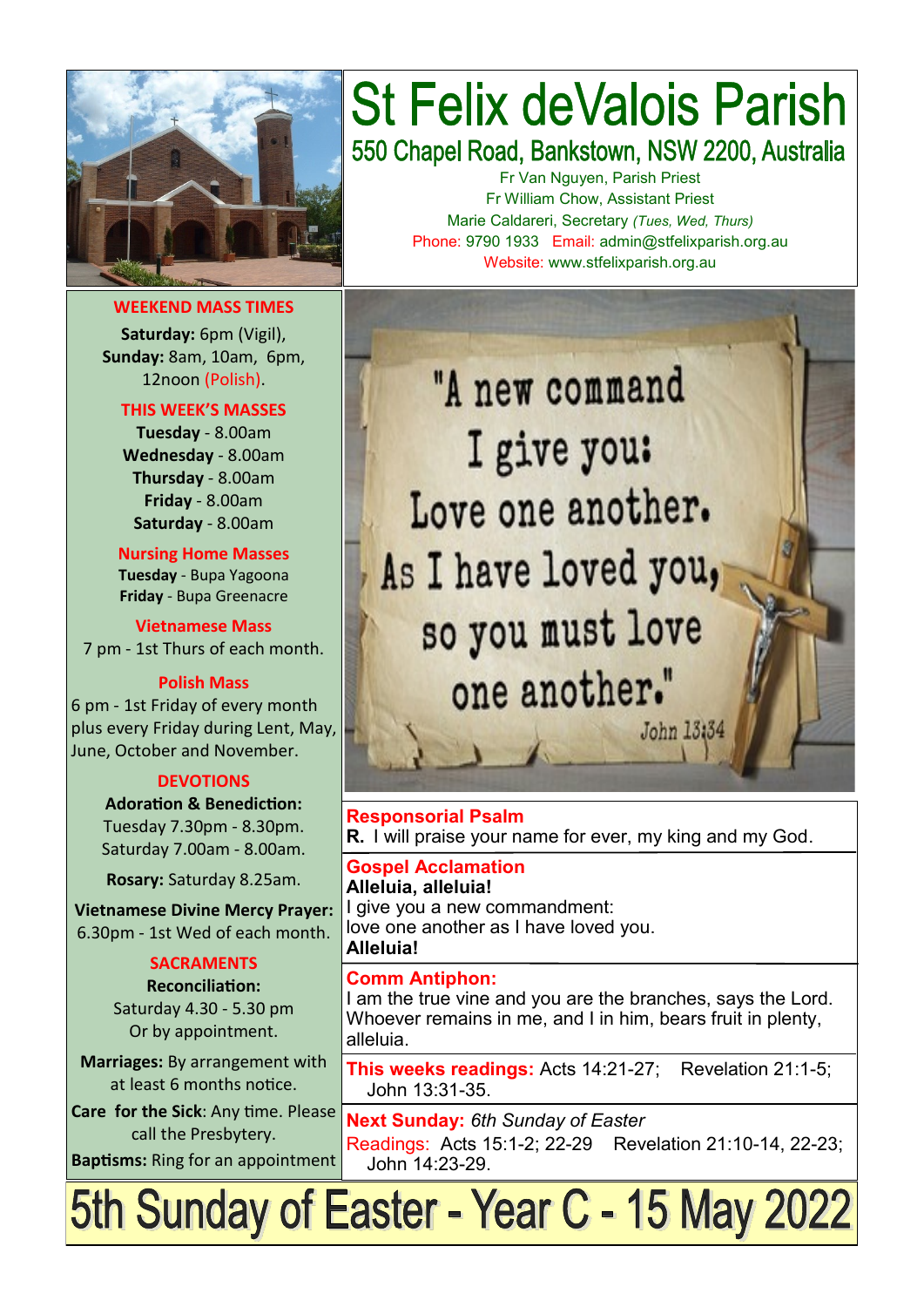# **Would you like to become a Catholic?**

We have a commenced a new program to prepare people who would like to become Catholic. This program is called the Rite of Christian Initiation of Adults (RCIA program). If you know someone who wants to become a Catholic or if you want to learn more about Catholicism it is still possible to join. Please see one of the priests after Mass or contact the Parish Office.

# **Honouring Australia's Patroness**

Procession for the Feast of Mary Help of Christians Saturday 21st May 2022 10:30am – St Peters Church Devonshire St, Surry Hills, Pilgrims Blessing and start of procession 12:00pm – St Marys Cathedral: Mass in Honour of Mary Help of Christians Praying for World Peace (celebrated by Auxiliary Bishop Daniel Meagher) Parish Banners and Flags Welcome!

# **Baptism:**

This week, we welcome into the Catholic faith:

#### *Dominic Joseph Zarka Alicja Jocelyn Lamb*



May they always know the love of God and feel His guiding hand throughout their life.

# **Return and Earn - Collection Bin Ended**

The Return and Earn blue bin providers have advised that they are no longer servicing our area and the bins have been taken away.

We greatly appreciate your contributions in the past but please do not leave any more empty containers at the Church as we no longer have the Return and Earn service. Thank you.

# **Children & Young People's Participation in Catholic Communities Guide**

The Archdiocese of Sydney together with the Dioceses of Parramatta and Broken Bay have worked together to create the Children & Young People's Participation in Catholic Communities Guide.

This guide helps inform all adults within the Catholic Community with information on how to provide children and young people with an opportunity to experience meaningful contributions to decision making, to be heard and to be taken seriously. You can download a copy of this resource from the Safeguarding website www.sydneycatholic.org/safeguarding-and-child-protection/

# **PLANNED GIVING PROGRAM REQUEST FORM**

### **Would you like to become a regular contributor to the Parish?**

If so, please fill in this slip and return it to the Parish Office. Otherwise send an e-mail with your details to Marie at admin@stfelixparish.org.au

| <b>Name</b>                            |                                               |                                                            |  |  |  |
|----------------------------------------|-----------------------------------------------|------------------------------------------------------------|--|--|--|
|                                        |                                               |                                                            |  |  |  |
| Fmail : .                              |                                               |                                                            |  |  |  |
| <b>WOULD LIKE</b><br><b>FNVFI OPFS</b> | WOULD LIKE TO CONTRIBUTE<br>USING CREDIT CARD | <b>WOULD LIKE TO CONTRIBUTE</b><br><b>VIA DIRECT DEBIT</b> |  |  |  |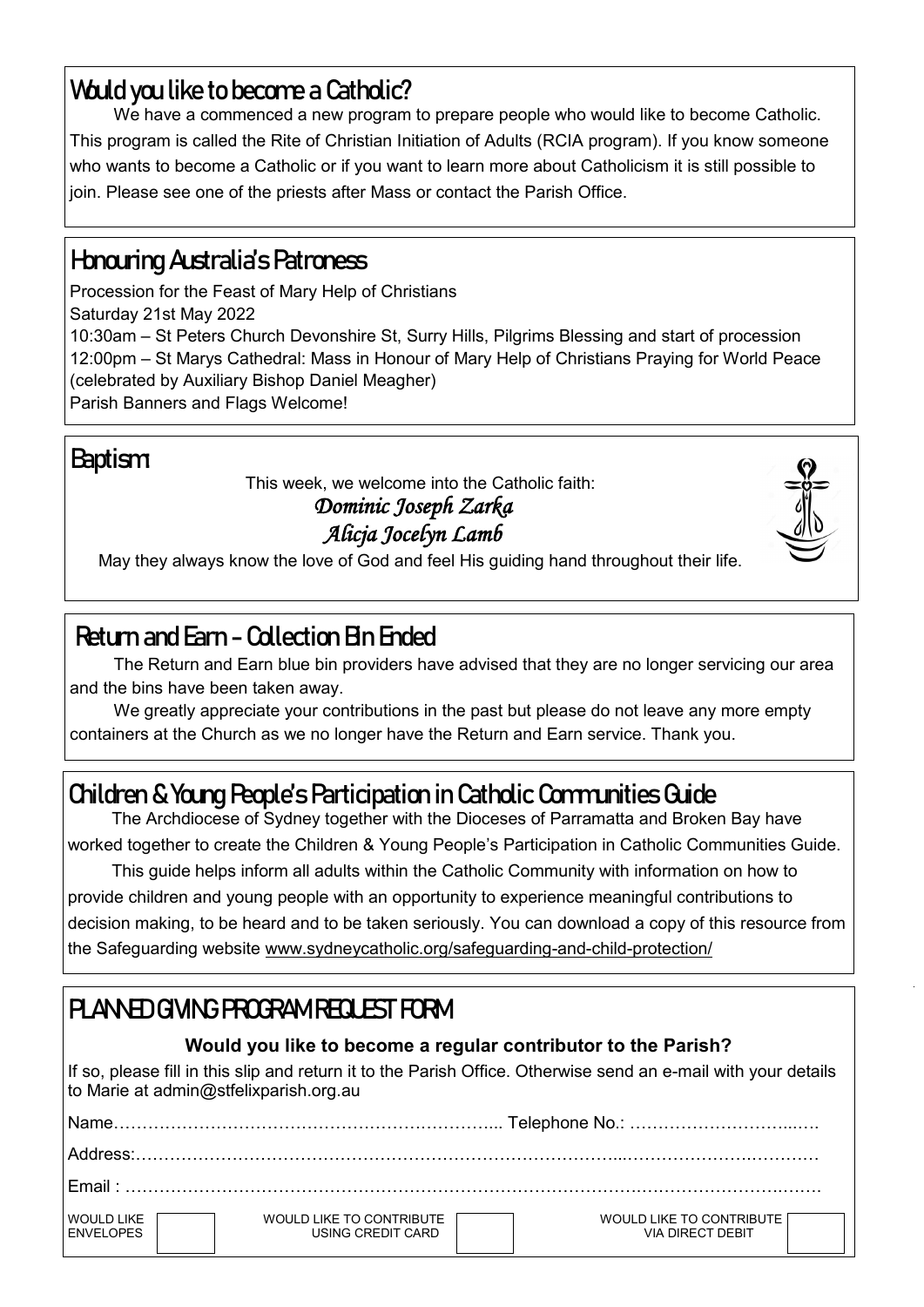Love one another

Is love the first word your family members use to describe their interactions? Love is difficult. Jesus' sacrifice for us is an example of this. Yet because of love, the glory of God is fully revealed in Jesus. God's glory is revealed in us when we act as the Body of Christ, as individuals and as a community. In the love we have for one another—difficult, challenging, sacrificial love—we find Jesus.

Choose one or two occasions when your family was together during the week. Describe the family's interactions from an outsider's perspective. When is it less difficult to show love to family members? When is it more difficult? When love is difficult, what do we do?

Jesus didn't just tell us to love one another. He showed us how to love one another. In what ways did Jesus show us how to love? (in his acts of healing and forgiving; at the Last Supper as he washed his disciples' feet; in the gift of the Eucharist; through his death on the Cross)

*© Copyright Loyola Press All Rights Reserved. Used with permission. [www.loyolapress.com](http://www.loyolapress.com)*

### **Funeral Details**

Reflection

A long time parishioner Phyllis Vujkovic passed away on Tuesday 10th May. Her funeral will be held here at the Parish on Monday 30th May commencing at 10.30am. We pray for Phyllis and her dear family at this difficult time.

### **Mass Intentions:**

**Recently Deceased:** Phyllis Vujkovic; Wayne Waters; Nancy Green

**Anniversary:** Michel Bru; Judes Collet; Maria Mai; Phaolo Nguyen Nhu Hung; Nghi Huu Pham

**Deceased:** Maria Mun; JB Nghi; Maria Ngo; Theresa Nga; Rosa Nguyet; Andrejana Sultana

**Sick:** Tom Quilty, Jason Timbs & Bart Hennely, Dau (Xuan); Gerard Go; Fatima Fernandes; Marian Periera; baby Alan Dien Quan Nguyen; Monina Rodriguez Pineda; Tenshi Asriel Magdaleno Arcenas; Maria Carta; Teresita Martinez; Maria Kovatsun; Frannie; Madelyn Nicole; Jun Ibarra; Abida Gill; Vo Van Kiet; Maria Bui Thi Don; Josette Ackad; Nivea Wani; Diana Emilie Perez; Billy; Lagi Amoa; Clarence Ally; Jane Aquino; Glory Bereira; Jenny; Hoa Mai; Rosa House; Nivea Wanigesekera; Annick Duval; Henriette Tam Tinh Lam; Laura Malss; Rita Gattellari.

| <b>Weekly Rosters</b>  |                |                                |                      |                     |  |                                                                                    |                          |  |  |
|------------------------|----------------|--------------------------------|----------------------|---------------------|--|------------------------------------------------------------------------------------|--------------------------|--|--|
|                        |                |                                | <b>15 MAY</b>        |                     |  |                                                                                    |                          |  |  |
| Reader 1               |                | <b>Patrick Abourizk</b>        | Kiara Asuzu          |                     |  | Helen Vujevic                                                                      | Anthony Tran             |  |  |
| Reader 2               |                | Gloria Booby                   | <b>Maxwell Asuzu</b> |                     |  | <b>Emanuela Viner</b>                                                              |                          |  |  |
| Acolyte                |                | Joseph Bui (A)                 | An Dang (A)          |                     |  | Anthony Joseph (A)                                                                 | Thanh Vu (A)             |  |  |
| Choir                  | St Anne        |                                | <b>SSOG</b>          |                     |  | <b>St Felix</b>                                                                    | Elias                    |  |  |
| <b>22 MAY</b>          |                |                                |                      |                     |  |                                                                                    |                          |  |  |
| Reader 1               | Emmanuel Icard |                                | Joseph Dang          |                     |  | Mary O'Hea                                                                         | <b>Harriet Owusu</b>     |  |  |
| Reader 2               |                | <b>Patrick Abourizk</b>        |                      | Imelda Dela Cruz    |  | Thu Ha Kim                                                                         | $\epsilon$<br>$\epsilon$ |  |  |
| Acolyte                | Tuyen Tran (A) |                                | An Dang (A)          |                     |  | Martin Tran (A)                                                                    | Thanh Vu (A)             |  |  |
| Choir                  | <b>SMMC</b>    |                                | <b>SSOG</b>          |                     |  | <b>St Felix</b>                                                                    | Jess                     |  |  |
|                        |                | 15 May                         |                      | 22 May              |  | Notes:                                                                             |                          |  |  |
| <b>Altar Society</b>   |                | Group 3                        |                      | Group 4 (see notes) |  | <b>SSOG: Singing Servants of God</b>                                               |                          |  |  |
| <b>Church Cleaners</b> |                | El Shaddai Group   Vinh Nguyen |                      |                     |  | <b>SMMC: St Mary Mackillop's Choir</b><br>Group 4: Margaret Eastburn, Denise Ashe, |                          |  |  |
| <b>SVDP</b>            |                | Andrew Nguyen                  |                      | Thom Pham           |  | Eric Valencia, Bach Lam (Florist)                                                  |                          |  |  |